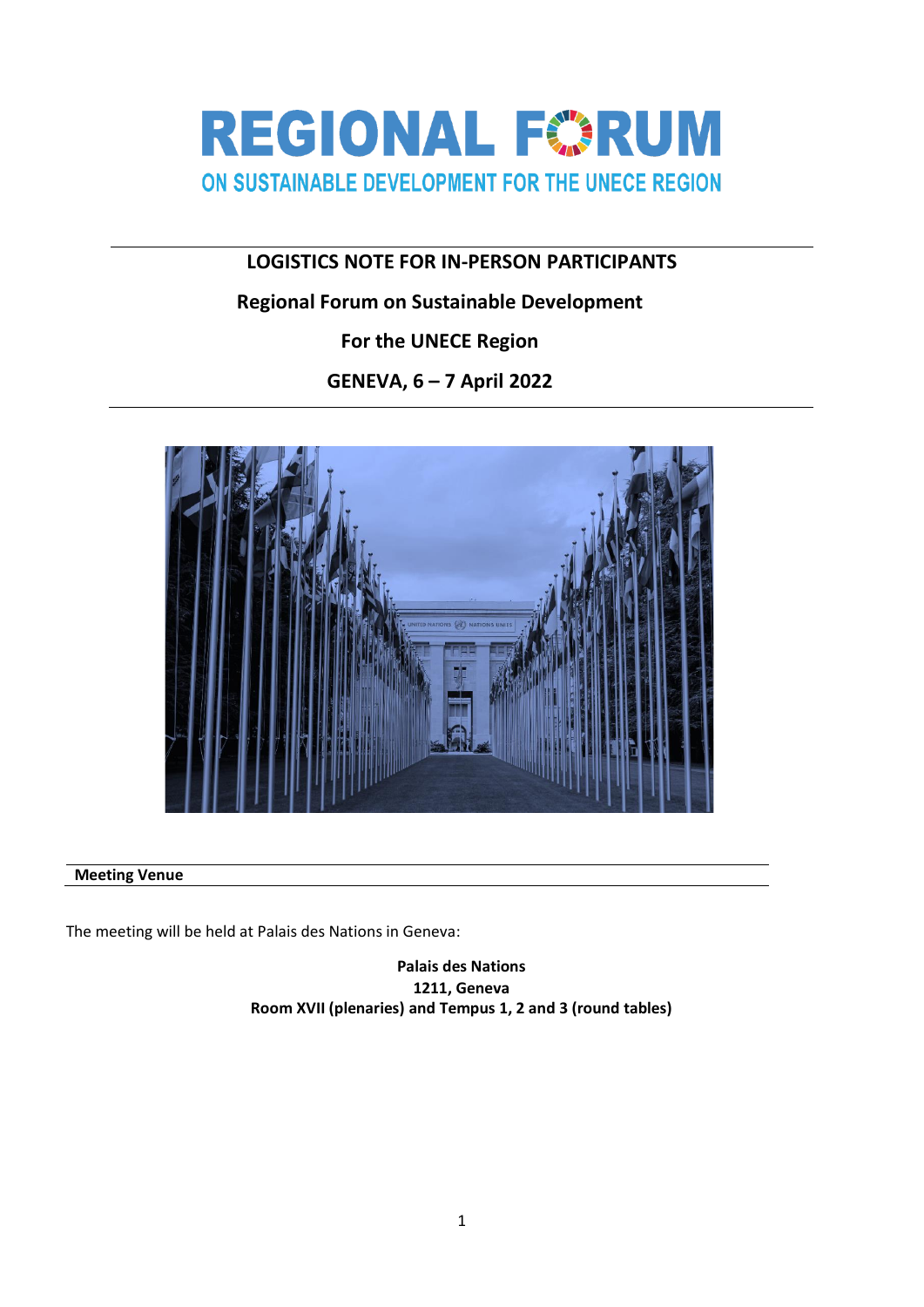

Entry to the Palais des Nations requires a United Nations grounds pass issued to authorized users. Registered participants can obtain a badge at the Pregny gate after passing through security screening and presenting a valid passport or a national identity card.

International conferences and UN meetings in Geneva at present do not require a COVID certificate. Still, the following measures must be maintained:

- All meeting participants (even those who hold UNOG ground entry passes) must register to events via the Indico registration system, including providing a contact phone number.
- Masks are required in all indoor common areas on the premises, including conference rooms.
- Important hygiene measures such as regular hand washing, cough/sneeze etiquette and keeping safe distances must be respected.

More information on the coronavirus at UN Geneva can be found under the following [link.](https://www.ungeneva.org/en/covid-19)

### **Registration**

Register for the Regional Forum via the UN platform Indico using the following link:

[https://indico.un.org/event/36313/registration/signin?returnURL=https%3A%2F%2Findico.un.org%2Fevent](https://indico.un.org/event/36313/registration/signin?returnURL=https%3A%2F%2Findico.un.org%2Fevent%2F36313%2Fregistration%2Fregister) [%2F36313%2Fregistration%2Fregister](https://indico.un.org/event/36313/registration/signin?returnURL=https%3A%2F%2Findico.un.org%2Fevent%2F36313%2Fregistration%2Fregister)

#### **Reaching the Palais des Nations**

Several buses stop at the Place des Nations, where the Palais des Nations is located. Trams 13 and 15, and buses 5, 8, 20, F, V and Z, leave from Cornavin train station and stop at the Place des Nations. Buses 20, F, V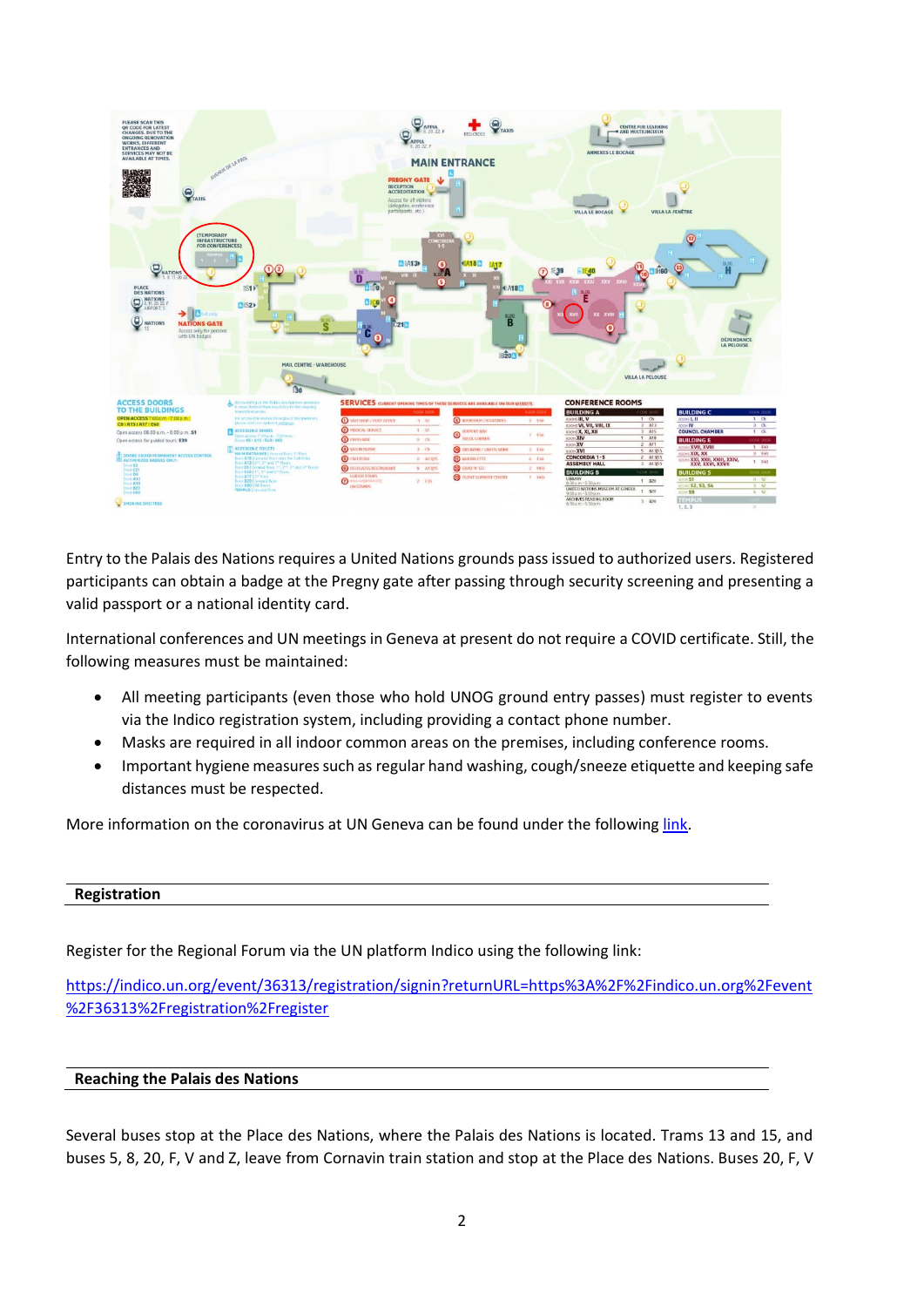and Z also pass by the Pregny gate, which is the entrance for tour groups or those without UN accreditation. Bus 18 goes from the Place des Nations to the airport. Buses 11, 14 and 28 also stop at the Place des Nations.

#### **Transport**

There are several buses from the airport to Geneva town centre.

There are also frequent trains between the airport's train station directly to the city centre (Genève Cornavin).

**Lunch**

The UN cafeteria proposes a daily menu at CHF 12-13, or sandwiches. Payment in the cafeteria is accepted by credit cards only.

### **Travel and COVID regulations**

During its session of 16th February 2022, the Swiss Federal Council decided to lift nearly all protective measures, including the entry regulations.

Hence, since 17th February, sanitary measures applied at the borders on entry into Switzerland are lifted. It is therefore no longer necessary for persons who aren't arriving from a country at risk to present:

- A vaccination certificate or
- A recovery certificate or
- A certificate of negative test and
- An entry form

Persons coming from a country at risk according to the [list of the State Secretariat for Migration \(SEM\)](https://www.ejpd.admin.ch/sem/en/home/sem/aktuell/faq-einreiseverweigerung.html) with the exception of Swiss citizens and persons with a Swiss residence permit, must present proof of full vaccination in order to undertake a sojourn in Switzerland which isn't subject to authorisation (e.g. visits, tourism).

Border measures may furthermore be reinstated for States or areas where a variant of concern is circulating. To date, there are no States or areas with a variant of concern according to th[e FOPH list.](https://www.bag.admin.ch/bag/en/home/krankheiten/ausbrueche-epidemien-pandemien/aktuelle-ausbrueche-epidemien/novel-cov/empfehlungen-fuer-reisende/liste.html)

In order to check entitlement and conditions for entering Switzerland: FOPH - [Travel check tool](https://travelcheck.admin.ch/home)

### **Useful information**

### **Wifi**

You will be able to connect to free wifi in most areas of the Palais des Nations.

### **Social media**